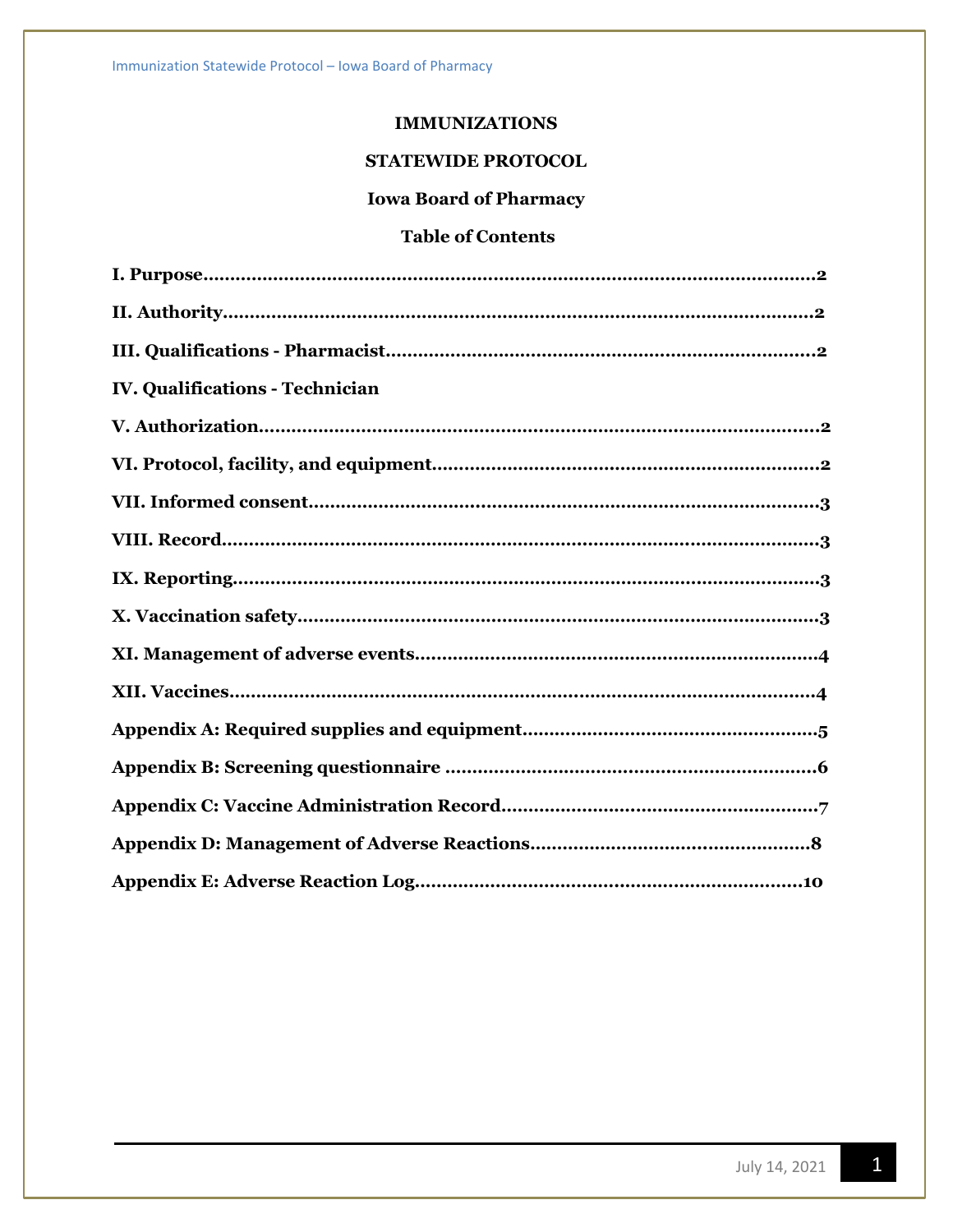Pharmacists, according to and in compliance with Iowa Code section 155A.46, may order and administer immunizations as outlined in this protocol. For the purpose of this protocol, "pharmacist" shall mean a qualified pharmacist or pharmacist-intern who has documented successful completion of the requirements identified in Section III (Qualifications).

## **I. Purpose**

Immunizations serve as a tool to reduce morbidity and mortality from preventable infectious diseases. This statewide protocol is intended to ensure that immunizations may be readily obtainable by any person who meets the criteria established by the United States Centers for Disease Control (CDC) and Prevention Advisory Committee on Immunization Practices (ACIP) for immunization administration.

#### **II. Authority**

This statewide protocol is issued pursuant to Iowa Code section 155A.46 which permits the ordering and administration of immunizations by a pharmacist in compliance with this protocol. For the purpose of this protocol, the pharmacist's order shall constitute a prescription.

#### **III. Qualifications - Pharmacist**

A pharmacist administering vaccines pursuant to this protocol shall document successful completion of the requirements identified herein and shall maintain competency by completing and maintaining documentation of the continuing education requirements identified herein.

- A. Initial qualification. A pharmacist shall have successfully completed an organized course of study in a college or school of pharmacy or an Accredited Council on Pharmacy Education (ACPE)-accredited continuing education program on vaccine administration that:
	- a. Requires documentation by the pharmacist of current certification in basic cardiac life support through a training program designated for health care providers that includes hands-on training.
	- b. Is an evidence-based course that includes study material and hands-on training and techniques for administering vaccines, requires testing with a passing score, complies with current CDC guidelines, and provides instruction and experiential training in the following content areas:
		- i. Standards for immunization practices;
		- ii. Basic immunology and vaccine protection;
		- iii. Vaccine-preventable diseases;
		- iv. Recommended immunization schedules;
		- v. Vaccine storage and management;
		- vi. Informed consent;
		- vii. Physiology and techniques for vaccine administration;
		- viii. Pre- and post-vaccine assessment, counseling, and identification of contraindications to the vaccine;
		- ix. Immunization record management; and
		- x. Management of adverse events, including identification, appropriate response, documentation, and reporting.
- B. Continuing education. During any pharmacist license renewal period, a pharmacist who engages in the administration of vaccines shall complete and document at least one hour of ACPE-accredited continuing education with the ACPE designator "06" followed by the letter "P".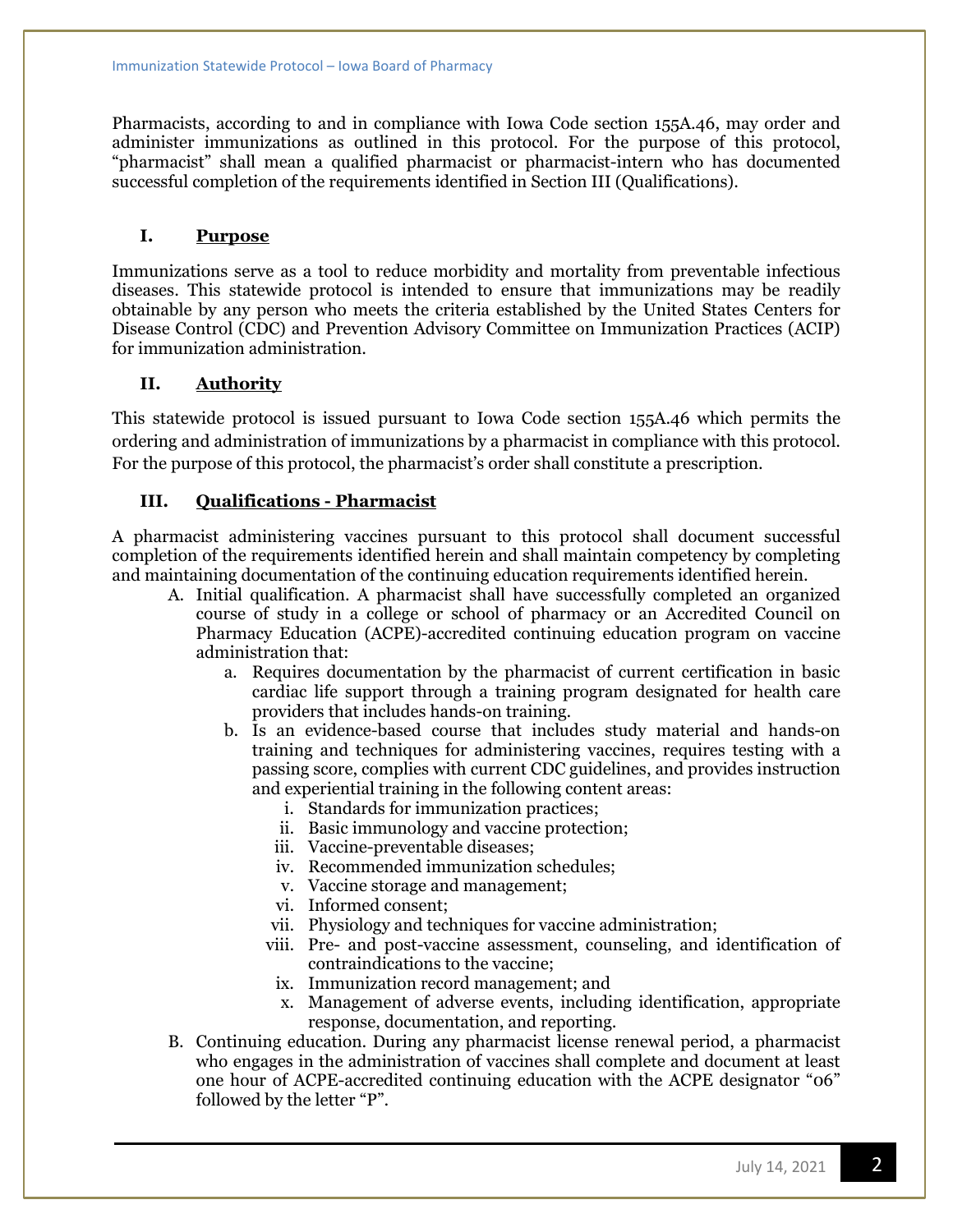C. Certification maintained. During any period within which the pharmacist may engage in the administration of vaccines, the pharmacist shall maintain current certification in basic cardiac life support through a training program designated for health care providers that includes hands-on training.

## **IV. Qualifications – Technician**

Following the pharmacist's clinical assessment of a patient and the pharmacist's issuance of a prescription for an immunization, the pharmacist may delegate the administration of such immunization to a technician who has documented successful completion of the requirements identified herein and who administers the immunization under the supervision of the pharmacist. The technician shall maintain competency by documented completion of the continuing education requirements identified in part "C".

- A. Except as provided in part "B", a technician shall have successfully completed an ACPEaccredited program on vaccine administration that is an evidence-based program that includes study material and hands-on training and techniques for administering vaccines, requires testing with a passing score, complies with current CDC guidelines, and provides instruction and experiential training in the following content areas:
	- a. Standards for immunization practices;
	- b. Basic immunology and vaccine protection;
	- c. Vaccine-preventable diseases;
	- d. Recommended immunization schedules;
	- e. Vaccine storage and management;
	- f. Informed consent;
	- g. Physiology and techniques for vaccine administration;
	- h. Immunization record management; and
	- i. Identification of adverse events.
- B. Previous qualification. A technician who is currently licensed as a registered nurse shall be deemed to have met the training requirement provided in part "A".
- C. Continuing education. During any technician registration renewal period, a technician who engages in the administration of vaccines shall complete and document at least one hour of ACPE-approved continuing education with the ACPE topic designator of "06" followed by the letter "T" or "P".
- D. Certification maintained. During any period within which a technician may engage in the administration of vaccines, the technician shall maintain current certification in basic cardiac life support through a training program designated for health care providers that includes hands-on training.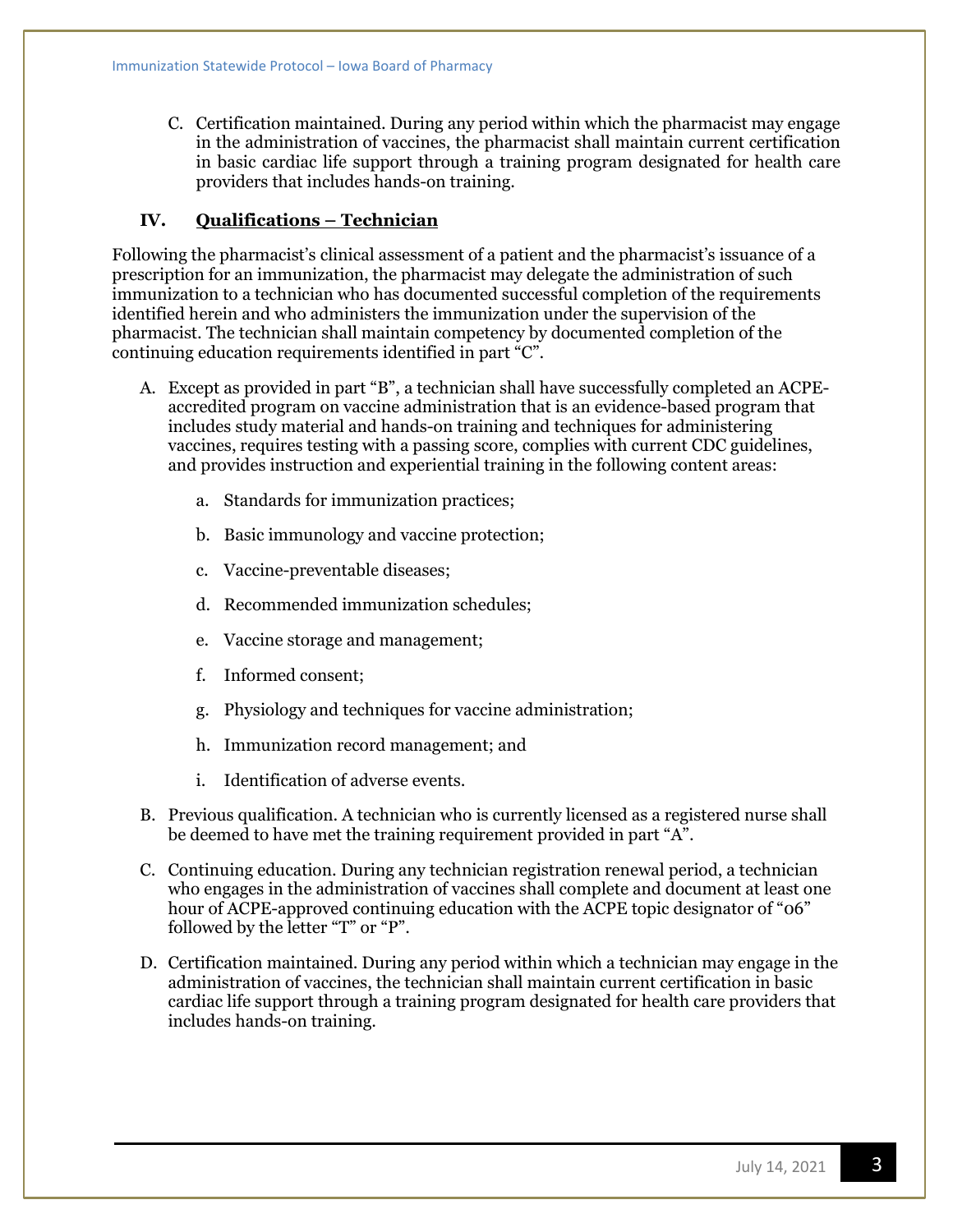# **V. Authorization**

This protocol authorizes a pharmacist to order and administer the following immunizations in accordance with the parameters identified herein:

- A. To patients ages six months and older:
	- a. An immunization for influenza, and
	- b. Other immunizations in response to a public health emergency;
- B. To patients ages eleven years and older:
	- a. The final dose(s) in a course of vaccinations for human papillomavirus (HPV);
- C. To patients ages eighteen and older:
	- a. An immunization or vaccination recommended by the United States centers for disease control and prevention advisory committee on immunization practices in its approved vaccination schedule,
	- b. An immunization or vaccination recommended by the United States Centers for Disease Control and Prevention for international travel, and
	- c. An immunization or vaccination for COVID-19 as defined in Iowa Code section 686D.2.

## **VI. Protocol, Facility, and Equipment**

Pharmacists who administer vaccines under this protocol shall maintain a current copy of this protocol at each location at which a pharmacist administers a vaccine and an appropriately private area for administering vaccines with the supplies and equipment listed in Appendix A.

## **VII. Informed Consent**

Before administering a vaccine, the pharmacist shall provide to the recipient or their legal representative information about the risks and benefits associated with the vaccination.

A. Vaccine Information Statements. The pharmacist shall provide to each recipient or the recipient's legal representative a copy of the most current Vaccine Information Statement (VIS) for the vaccine to be administered. The recipient or legal representative shall be given the opportunity to read the VIS prior to administration of the vaccine and the pharmacist shall provide answers to any questions raised. Non-English speaking persons shall be provided a copy of the VIS in their native language, if available.

B. Consent Form. Prior to vaccine administration, the pharmacist must document the informed consent of the recipient or the recipient's legal representative in writing. A sample consent form is provided in Appendix D. An equivalent consent form may be used.

## **VIII. Record**

A pharmacist administering a vaccine pursuant to this protocol must create a vaccination record for each recipient and must maintain this record in accordance with state and federal regulations. The record may include the Vaccine Administration Record in Appendix C or another record substantially equivalent. This vaccination record shall be readily retrievable and shall include the following:

(a) The name, address, date of birth, gender and telephone number of the recipient;

(b) A copy of the recipient's responses to eligibility questionnaires;

(c) The name, dose, manufacturer, expiration date, and lot number of the vaccine administered;

(d) The date of the administration of the vaccine and the injection site;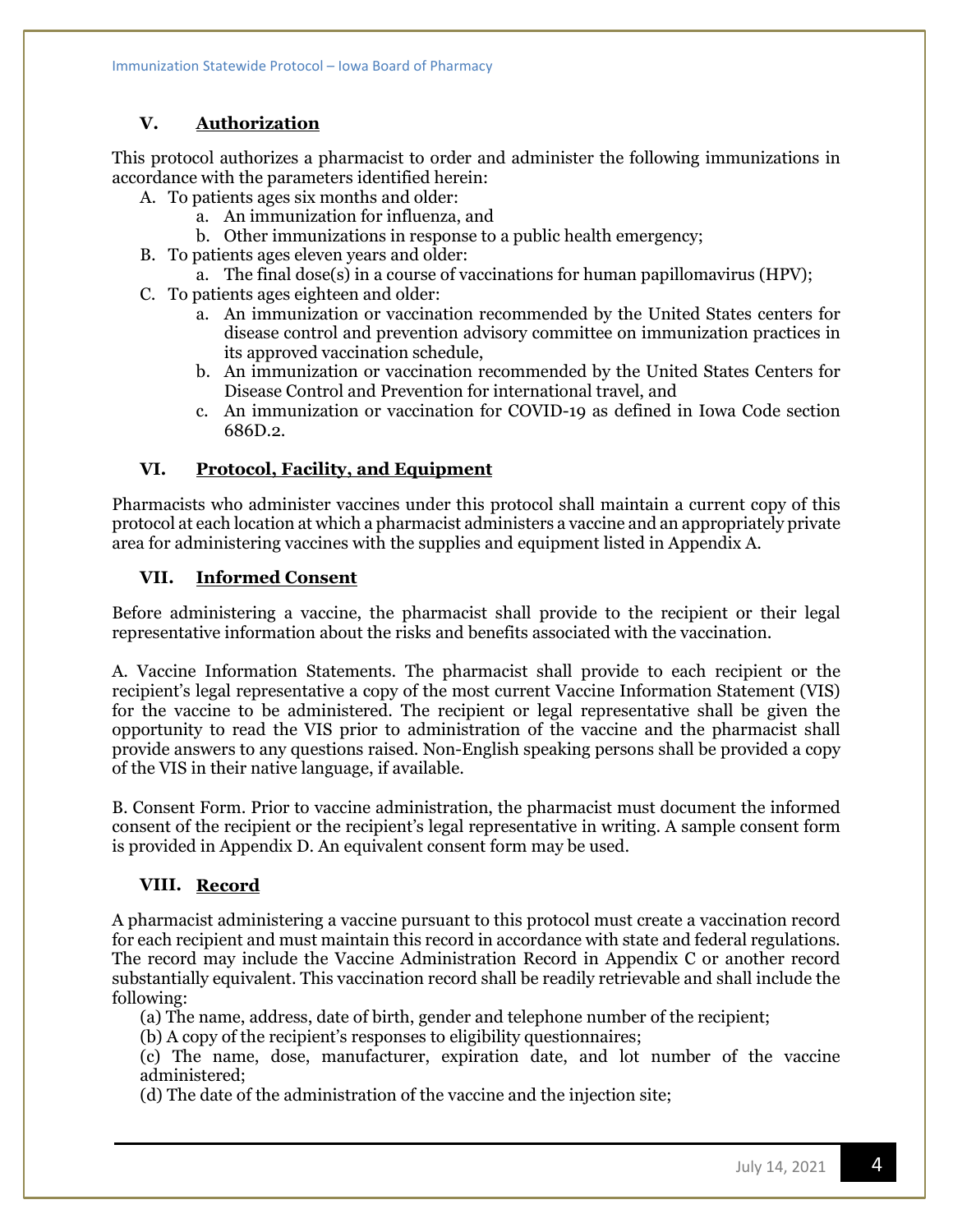(e) A signed and dated consent form;

(f) A record of any adverse events or complications that arose following vaccination; and (g) A copy of the notification letter sent to the recipient's designated primary health care provider of the vaccine administered.

## **IX. Verification and reporting**

Prior to the ordering and administration of an immunization pursuant to this protocol, the pharmacist shall consult and review the statewide immunization registry or health information network.

As soon as reasonably possible following administration of a vaccine, the pharmacist shall report the vaccine administration to the statewide immunization registry [\(IRIS\)](https://iris.iowa.gov/IRISPRDJ/portalInfoManager.do) or health information network and to the patient's primary health care provider, if known. If the patient does not have a primary health care provider, the pharmacist shall provide the patient with a written record of the vaccine administered to the patient and shall advise the patient to consult a physician.

Adverse Event Reporting – The pharmacist shall report any clinically significant event following vaccine administration to the Vaccine Adverse Event Reporting System [\(VAERS\)](https://vaers.hhs.gov/) and the recipient's primary health care provider within 24 hours, even if it is not certain that the event was caused by the vaccine. Clinically significant events include, but are not limited to: death, hypersensitivity reactions, and those events described in the manufacturer's package insert as contraindications to additional doses of vaccine.

# **X. Vaccination Safety**

A. *Infection Control and Sterile Technique*. Each pharmacist administering vaccines shall follow appropriate precautions to minimize risk for spread of disease. Hands shall be cleansed with an alcohol-based waterless antiseptic hand rub or washed with soap and water between each contact. Gloves shall be worn if the pharmacist administering the vaccine is likely to come into contact with potentially infectious body fluids or has open lesions on his or her hands. Needles used for injections must be sterile and disposable to minimize the risk for contamination.

B. *Prevention of Needlestick Injuries*. To prevent inadvertent needle-stick injury or reuse, needles and syringes shall be discarded immediately after use in labeled, puncture-proof containers located in the same room where the vaccine is administered. Needles must not be recapped before being placed in the container. Safety needles or needle-free injection devices should be used to reduce the risk for injury.

## **XI. Management of Adverse Events**

All vaccines have the potential to cause an adverse reaction. In order to minimize adverse reactions, recipients must be carefully screened for precautions and contraindications before the vaccine is administered. Even with careful screening, reactions may occur. These reactions can vary from inconvenient (e.g. soreness, itching) to severe and life threatening (e.g. anaphylaxis). If reactions occur, the pharmacist shall be prepared for their management. The procedures for managing adverse reactions are set forth in Appendix E.

## **XII. Vaccines**

A pharmacist may order and administer US Food and Drug Administration (FDA) approved or emergency use authorized formulations of immunizations identified in Section V of this protocol, alone or in combination, provided they follow all requirements set forth in this protocol, assess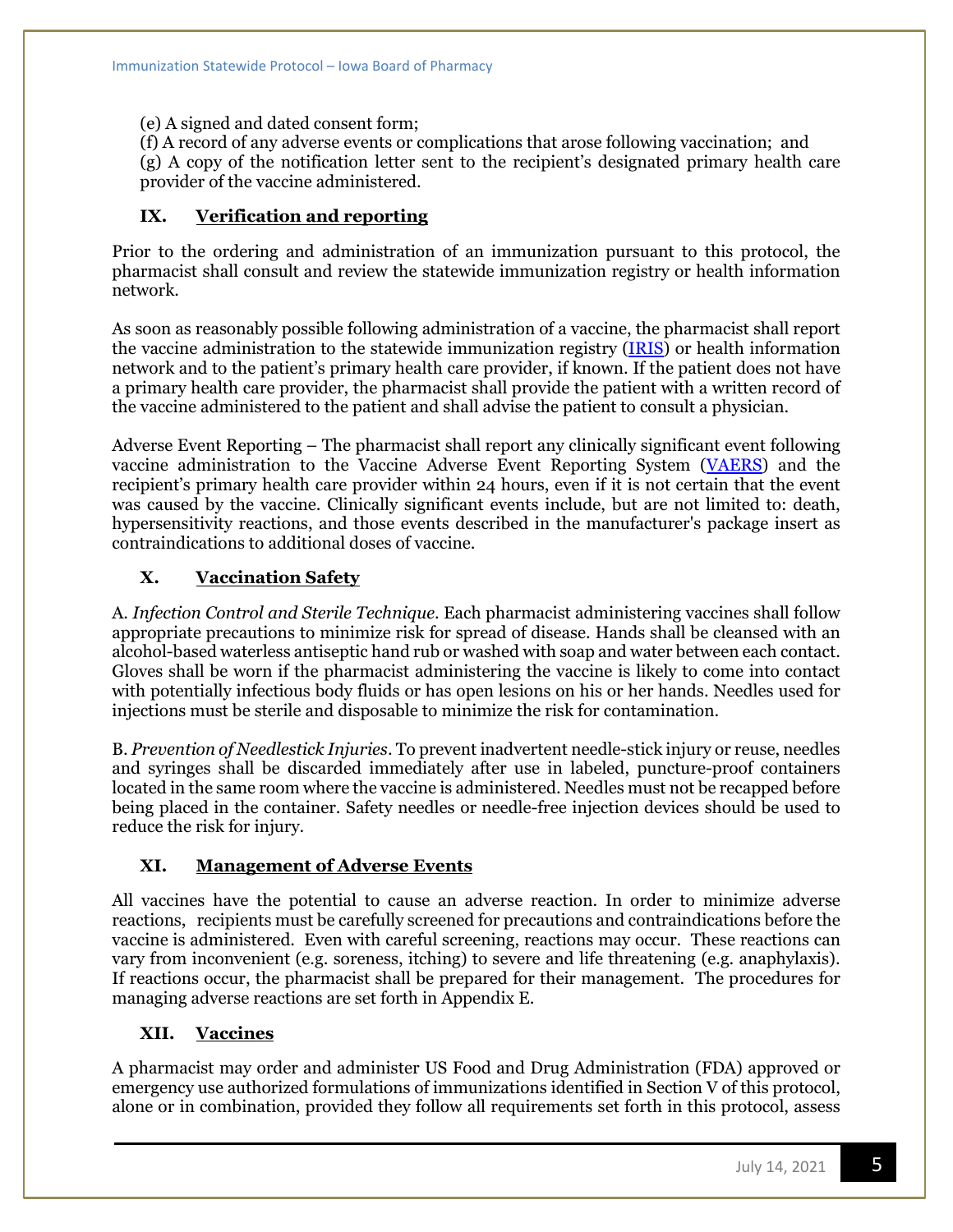patient eligibility according to indications, precautions, and contraindications recommended in current guidelines from the ACIP, and adhere to dosing and administration information provided by the manufacturer package inserts and the most current ACIP recommended guidelines. A pharmacist should make a reasonable effort to ensure vaccination series initiated by the pharmacist are completed.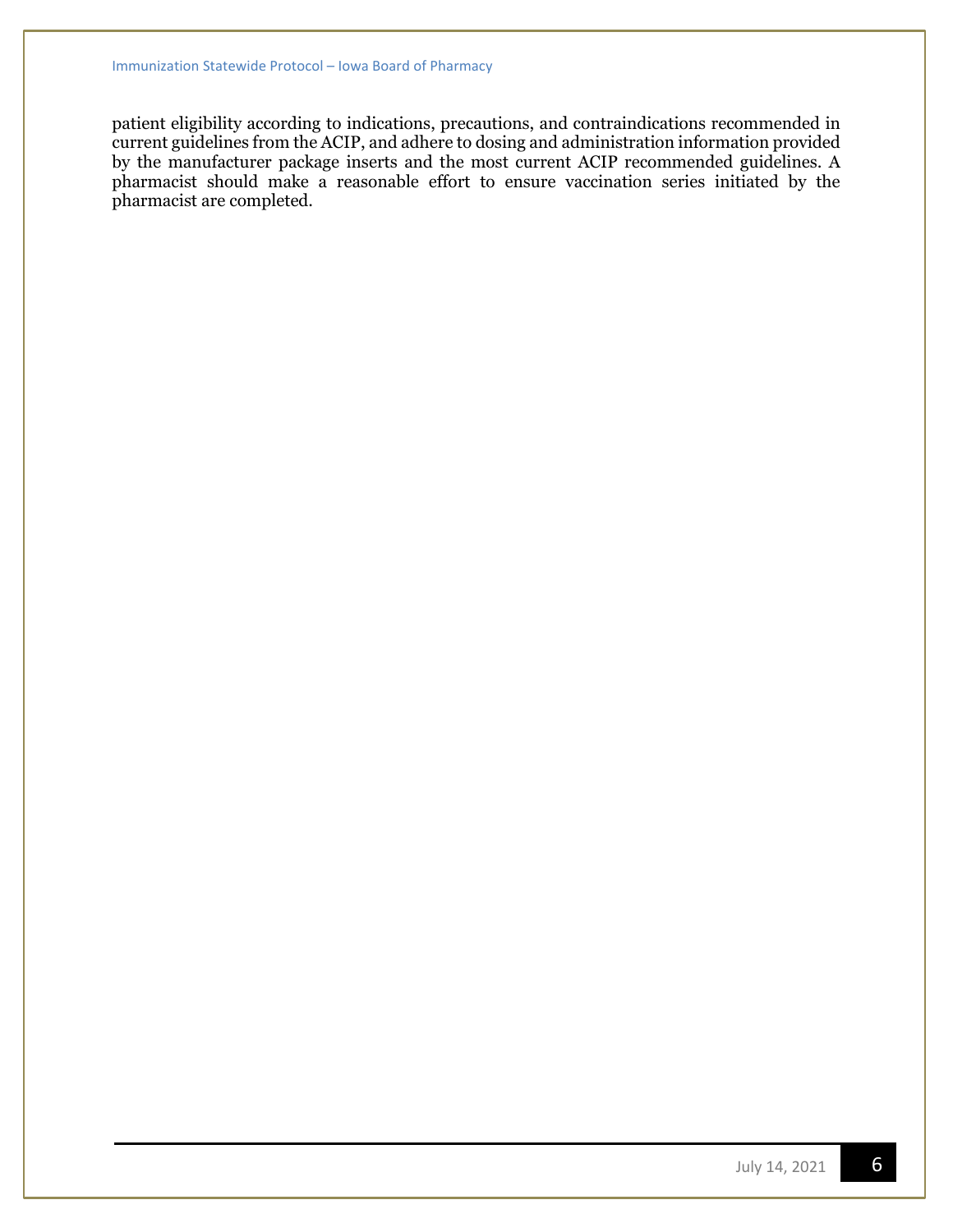## **APPENDIX A**

## **REQUIRED SUPPLIES AND EQUIPMENT**

The following items must be available in the area where vaccines are administered:

(1) A current copy of this Protocol.

(2) The most current federal VIS for vaccines being administered.

(3) Aqueous epinephrine USP (1:1000), in ampules, vials of solution, or prefilled devices (i.e. EpiPen and Epipen Jr). The amount of epinephrine stocked shall be sufficient to allow for the potential maximum number of doses prior to EMS arrival.

(4) Diphenhydramine (Benadryl) injectable solution (50 mg per mL) and/or oral 25 mg dosage form, to include tablets, capsules or liquid.

(5) Syringes: appropriate sized/type (e.g. filtered if using ampules) for emergency supplies and the vaccinations on hand.

(6) Alcohol swabs and bandages.

(7) Blood pressure monitoring device or stethoscope and sphygmomanometer (with appropriately sized cuffs).

(8) Appropriate sized pocket masks with one-way valve.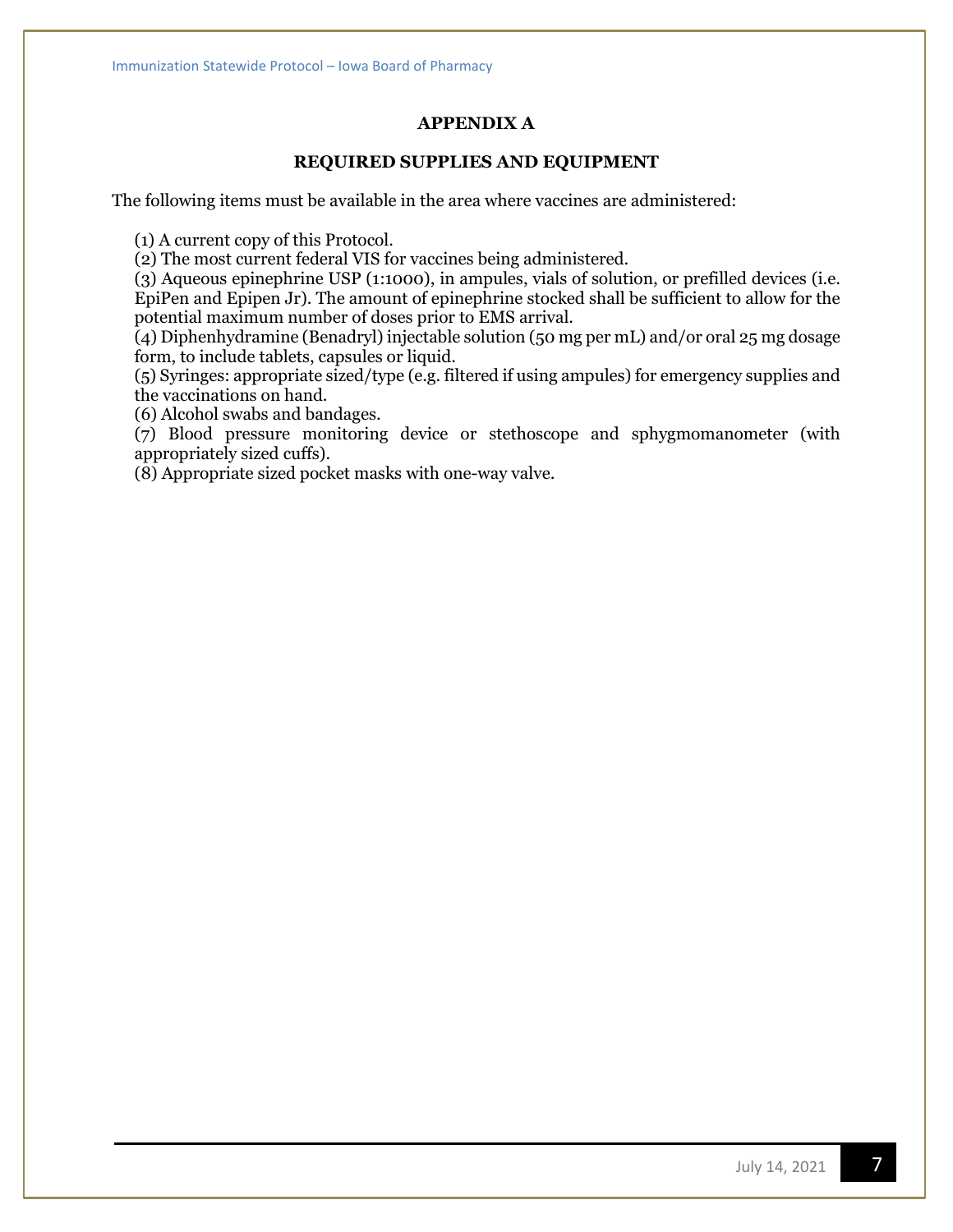#### **APPENDIX B**

#### **SCREENING QUESTIONNAIRE TO DETERMINE SAFETY OF ALL VACCINES**

Prior to vaccine administration, the pharmacist shall assess the safety of the vaccine for a patient using a general screen questionnaire which is at least sufficiently comparable to the [Screening](http://www.immunize.org/catg.d/p4065.pdf) [Checklist for Contraindications to Vaccines for Adults](http://www.immunize.org/catg.d/p4065.pdf) provided by the CDC. Vaccine‐specific screening questions must also be asked based on the vaccine's contraindications and precautions according to current ACIP guidelines and manufacturer's package inserts. The pharmacist shall document relevant responses and explanations provided in response to the screening questions.

#### **PRECAUTION**

Precaution must be taken before vaccine administration to a potential recipient with moderate or severe acute illness, with or without fever. Vaccination should be delayed until the illness has resolved.

#### **REFERRAL**

A potential recipient with any contraindications and/or complex medical issues including immunosuppression or history of Guillain-Barré syndrome should be referred to their primary health care provider.

#### **LIVE VACCINES**

Prior to the administration of a live vaccine, the pharmacist shall ask a patient the following general screening questions, in addition to the screening questionnaire used pursuant to Appendix B. Vaccine-specific screening questions shall also be asked based on the vaccine's contraindications and precautions according to ACIP guidelines and manufacturer package inserts.

1. Are you currently on home infusions or weekly injections (such as Remicade, Humira, Enbrel, Cimzia, Simponi, Simponi Aria, Xeljanz, Orencia, Arava, Actermra, Cytoxan, Rituxan, adalimumab, infliximab or etanercept), high-dose methotrexate, azathioprine or 6 mercaptopurine, antivirals, anticancer drugs or radiation treatments?

2. Have you received any vaccinations or skin tests in the past four weeks?

3. Have you received a transfusion of blood, blood products or been given a medication called immune (gamma) globulin in the past year?

4. Are you currently taking high-dose steroid therapy (prednisone >20mg/day or equivalent) for longer than two weeks?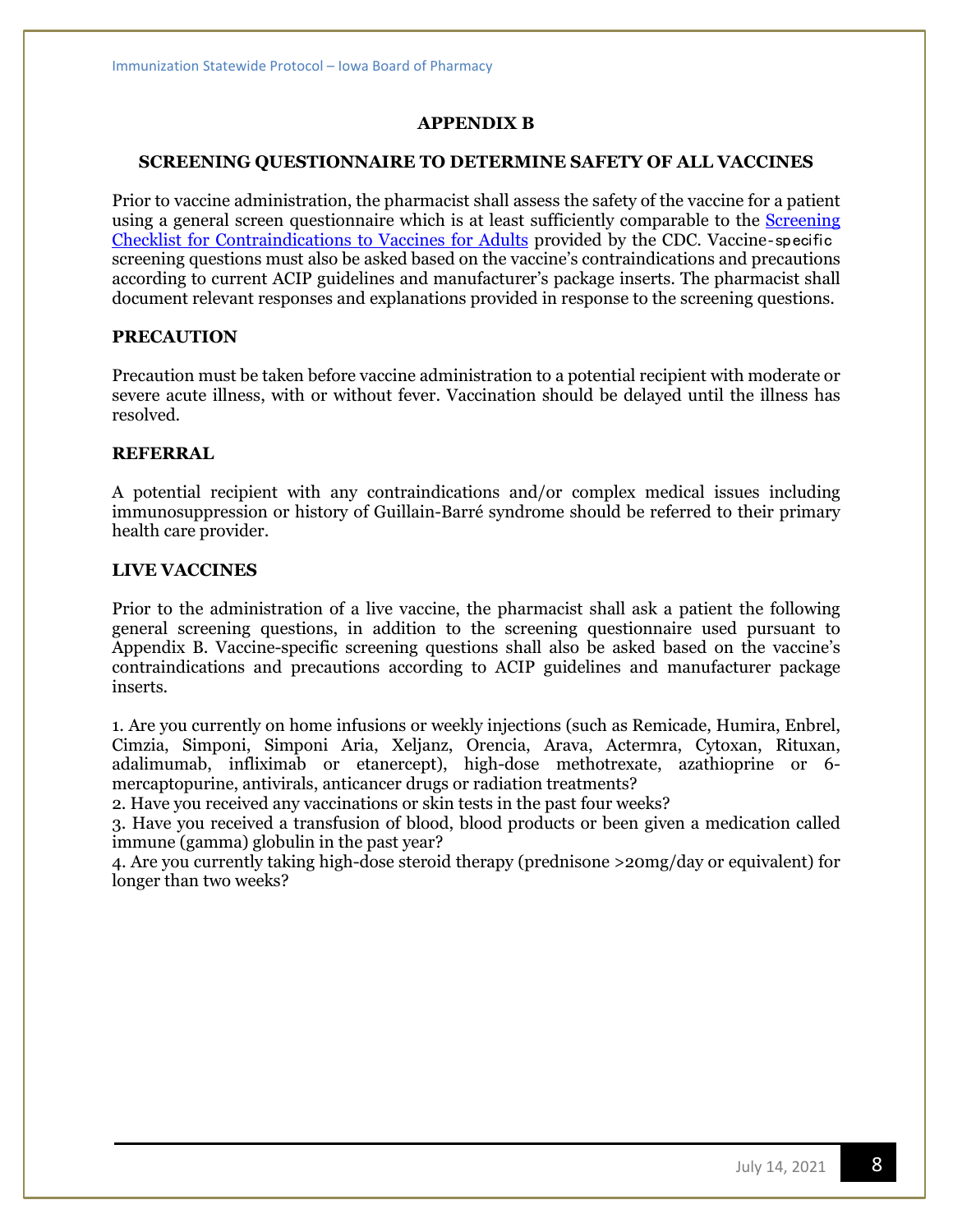# **APPENDIX C**

#### **VACCINE ADMINISTRATION RECORD**

This pharmacy is providing necessary vaccines to you in a safe and convenient setting in order to promote adherence to current immunization guidelines recommended by the CDC and ACIP. It does not take the place of an ongoing relationship with your primary care provider to address ongoing medical issues and other types of preventive care. We are providing your primary care provider with a copy of the vaccine(s) administered here so that your medical records may be complete, but be sure to take your personal record with you to your next appointment as well.

Please review the statement below confirming your consent for vaccination and provide the information requested above the dotted line.

I have read, or had explained to me, the Vaccine Information Statement for the [NAME OF] vaccine. I understand the risks and benefits, and have been provided an opportunity to ask questions, which have been answered to my satisfaction. I wish to receive the [NAME OF] vaccine and hereby give consent for the administration the vaccine(s) and communicate the administration of the vaccine(s) to my primary health care provider (HCP) listed below.

| Patient Name (printed)                                                     | Date of Birth |
|----------------------------------------------------------------------------|---------------|
| Signature of patient or legal representative                               | Today's Date  |
| Primary Health Care Provider                                               |               |
|                                                                            |               |
| Dose:<br>Method: IM / SQ<br>Location: Right / Left Arm or Other            |               |
|                                                                            |               |
| Expiration Date:                                                           |               |
| Identification of Administering Pharmacist or Pharmacist-Intern            |               |
| Pharmacy name and phone number for Administering or Supervising Pharmacist |               |
|                                                                            |               |
| Entered in IRIS (Initials and date): ____________                          |               |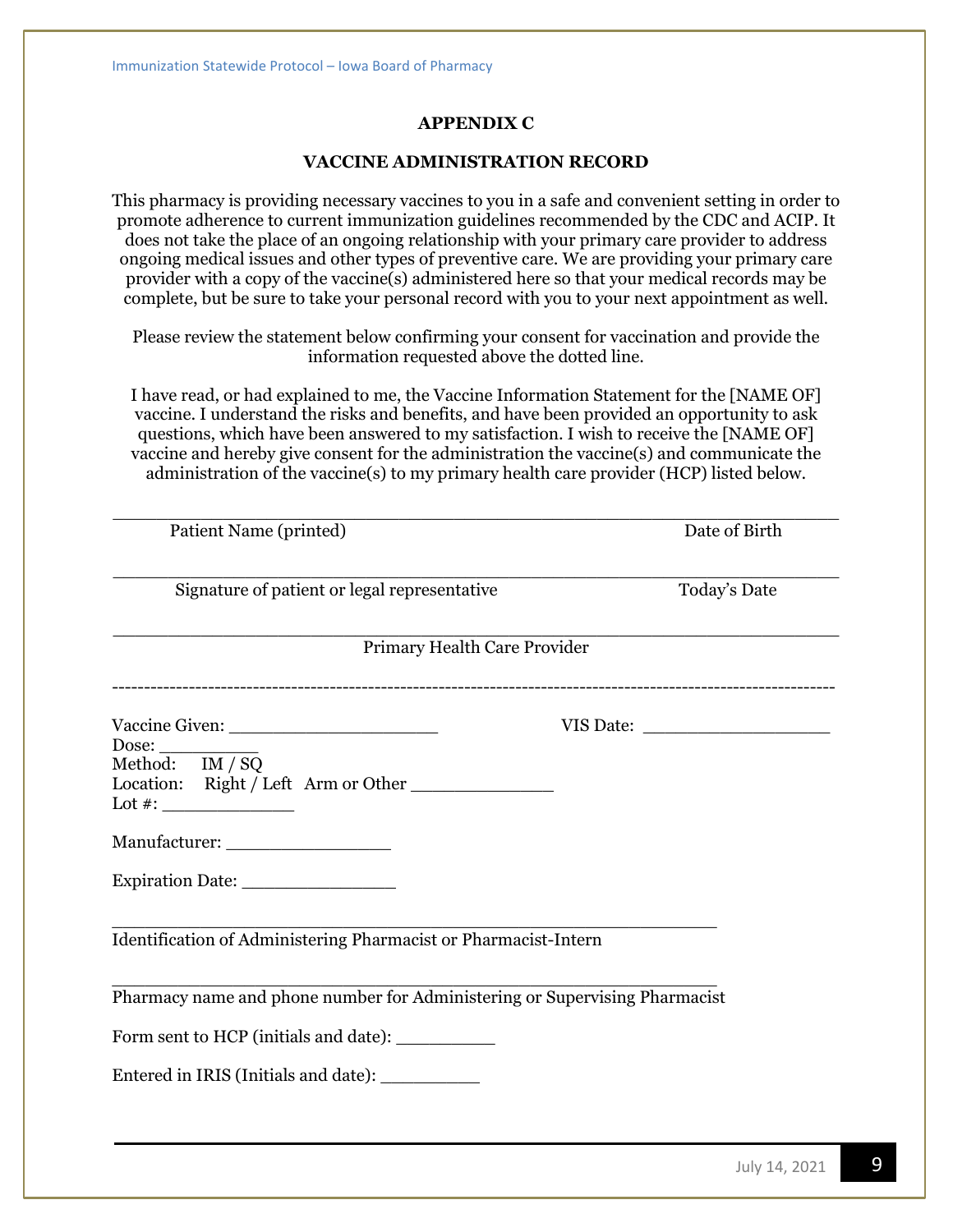#### **APPENDIX D**

#### **MANAGEMENT OF ADVERSE REACTIONS TO VACCINE ADMINISTRATION**

Prior to vaccine administration, if the patient exhibits **fright/agitation**, have the patient sit or lie down for the vaccine administration. Do not immunize a combative patient.

Following vaccine administration, the pharmacist shall observe the patient for immediate adverse reaction(s) to the vaccine(s). If no reaction is immediately evident, request that the patient remain for observation for a period of 10-15 minutes. If the patient displays any signs of any of the following reactions, the pharmacist shall execute the following procedures.

- If the patient experiences symptoms of a local reaction (e.g., **minor pain, redness, warmth, pruritus, swelling at injection site**):
	- Apply ice to the injection site
	- Consider administration of an analgesic
	- Observe the patient closely for 30 minutes, watching for generalized symptoms
	- Make sure the patient has the telephone number of a provider to contact in case condition deteriorates.
	- If the patient does not progress to any other symptoms, send patient home and contact patient 4-6 hours later to assess recovery.
- If the patient becomes **pale** and/or **feels faint**, have the patient lie flat or sit in head down position for several minutes.
- If the patient **loses consciousness**, but has a steady pulse, normal blood pressure and respirations:
	- Have the patient lie flat on their back with their feet elevated
	- Have the patient rest in a quiet area for 30 minutes after regaining consciousness
	- Notify the patient's primary care provider about the incident
	- Continue to monitor vital signs. If the patient remains unconscious for more than 3 minutes, **CALL 911**.
- If the patient's vital signs are abnormal (decreased blood pressure, increased or irregular pulse, etc.):
	- Place the patient flat on their back with their feet elevated
	- **CALL 911**.

● If the patient experiences symptoms of an anaphylactic reaction (e.g., the sudden or gradual onset of **generalized itching**, **erythema (redness)**, or **urticaria (hives)**; **angioedema (swelling of lips, face, throat; bronchospasm (wheezing)**; **shortness of breath**; **shock**; **abdominal cramping**; or **cardiovascular collapse**:

- If symptoms are generalized, activate the emergency medical system (**CALL 911**) immediately (this should be done by a second person while the pharmacist assesses the level of consciousness, circulation, airway, and breathing of the patient)
- Place patient in a recumbent position and elevate the legs
- The first line therapy in anaphylaxis is epinephrine. There are no contraindications to epinephrine in the setting of anaphylaxis.
- Administer aqueous epinephrine 1:1000 dilution intramuscularly, 0.01ml/kg/dose (adult dose ranges from 0.3ml to 0.5ml, with maximum single dose of 0.5ml)
- If EMS has not arrived and symptoms are still present, the dose of epinephrine may be repeated every 5 to 15 minutes until emergency assistance arrives, depending on the patient's response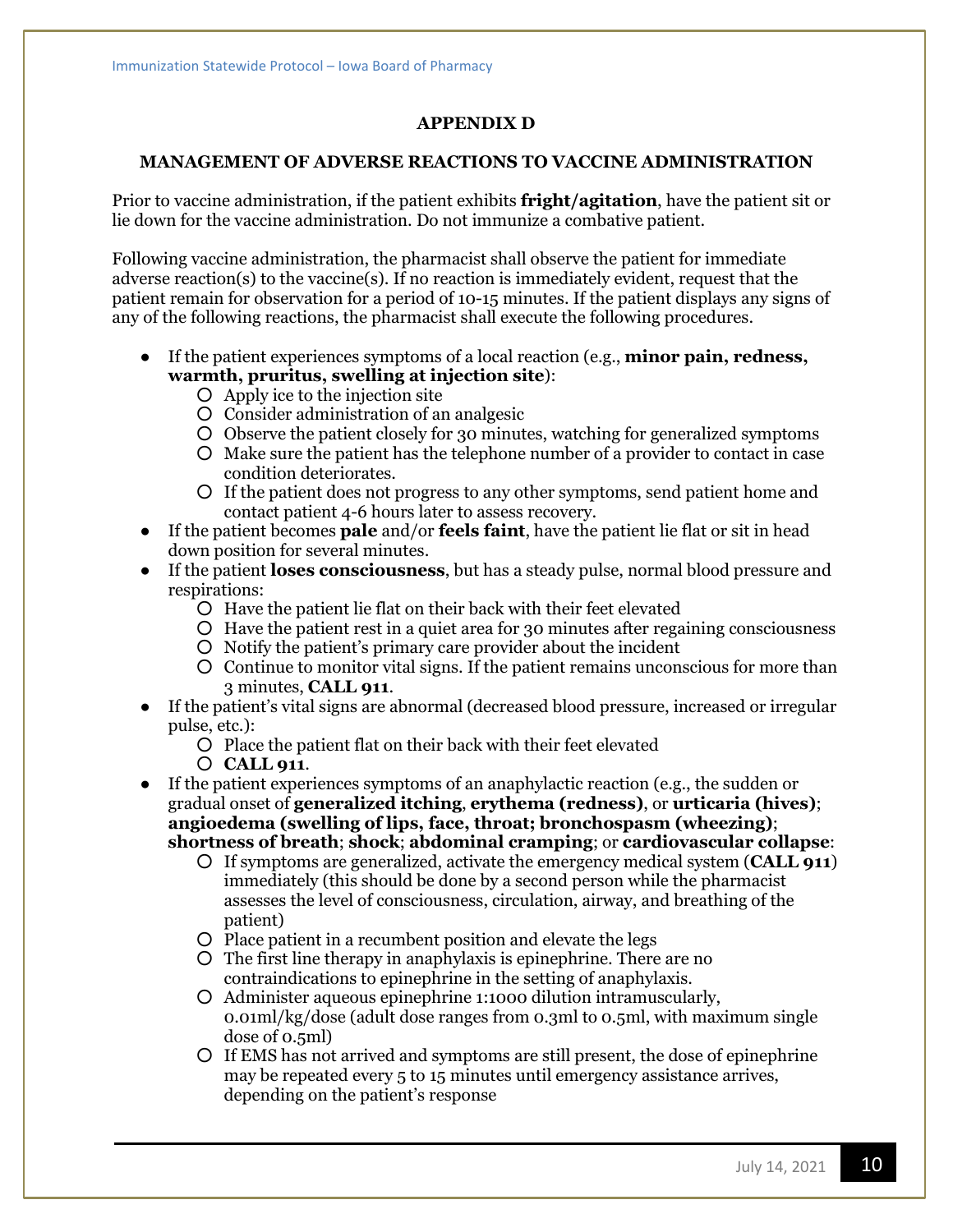- OPTIONAL TREATMENT: administer diphenhydramine (either orally or intramuscularly; the standard dose is 1-2mg/kg every 4-6 hours, up to 50mg maximum single dose). Do not attempt to give oral medications to a recipient who is not fully alert and able to swallow safely.
- Monitor the patient closely and check vital signs (BP, pulse, respirations) every 2 to 5 minutes. Stay with patient until emergency assistance arrives.
- If necessary, perform cardiopulmonary resuscitation (CPR) and maintain airway.
- Keep patient in supine position unless he or she is having breathing difficulty. If breathing is difficult, patient's head may be elevated, provided blood pressure is adequate to prevent loss of consciousness. If blood pressure is low, elevate legs.
- Record all vital signs, medications administered to the patient (including the time, dosage, response, and the name of the person who administered the vaccine), and other relevant clinical information concurrently in an adverse reaction medication log to be maintained by the pharmacy, a copy of which may be provided to EMS and/or the patient's primary care provider. An Adverse Reaction Log form is attached as Appendix E.
- Notify the patient's primary health care provider as soon as reasonably possible. Each patient experiencing an anaphylactic reaction must be referred for evaluation, even if symptoms resolve completely. The pharmacist shall also report the adverse reaction to the VAERS within 24 hours.